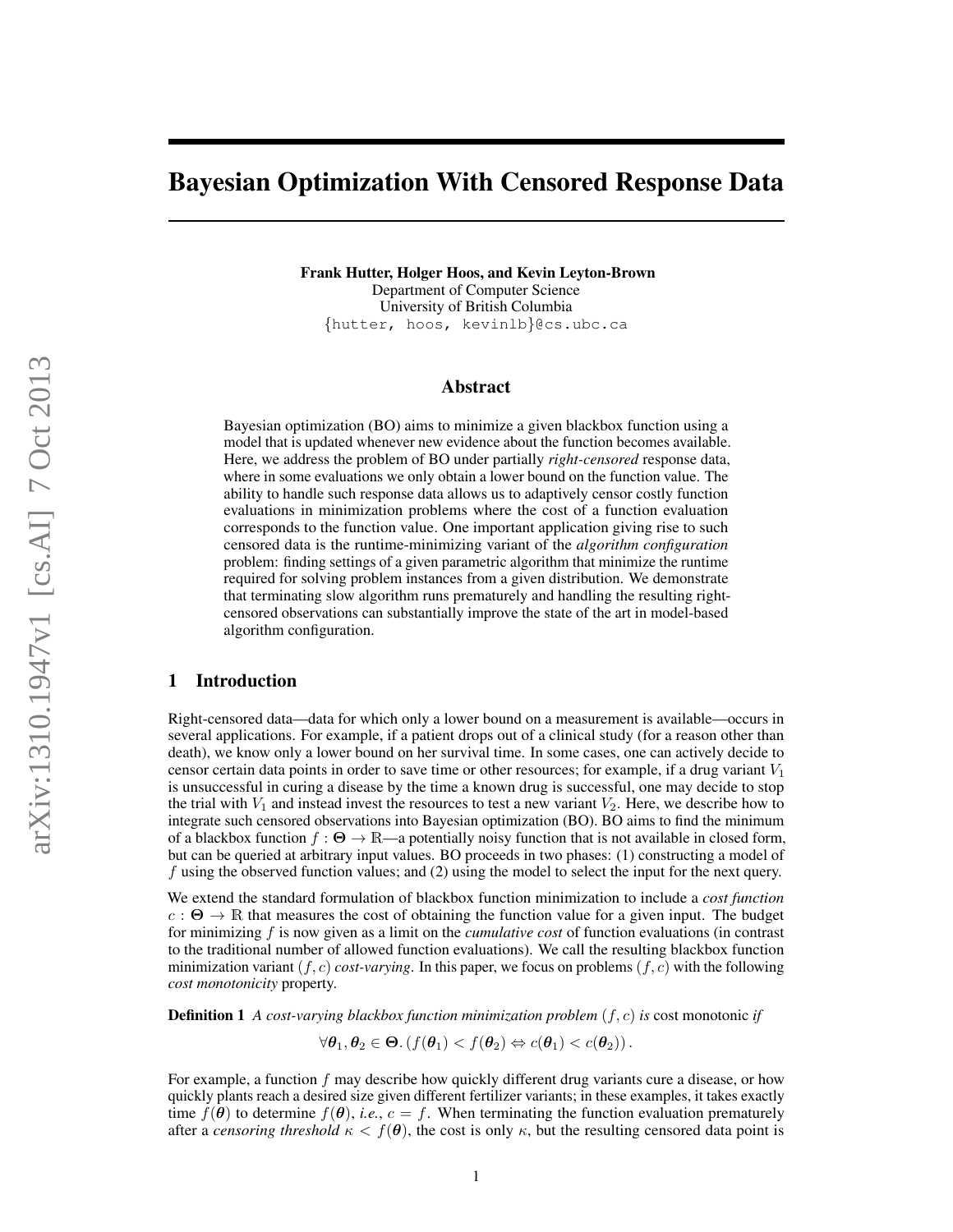also less informative: we only obtain a lower bound  $\kappa < f(\theta)$ . Cost monotonicity also applies to minimization objectives other than time, such as energy consumption, communication overhead, or strictly monotonic functions of these.

The application domain motivating our research is the following *algorithm configuration* (AC) problem. We are given a parameterized algorithm A, a distribution D of problem instances  $\pi \in \mathcal{I}$ , and a performance metric  $m(\theta, \pi)$  capturing A's performance with parameter settings  $\theta \in \Theta$  on instances  $\pi \in \mathcal{I}$ . Let  $f(\theta) = \mathbb{E}_{\pi \sim D}[m(\theta, \pi)]$  denote the expected performance of A with setting  $\theta \in \Theta$  (where the expectation is over instances  $\pi$  drawn from D; in the case of randomized algorithms, it would also be over random seeds). If we are given only samples  $\pi_1, \ldots, \pi_N$  from distribution D, then f simplifies to  $f(\theta) = 1/N \cdot \sum_{i=1}^{N} m(\theta, \pi_i)$ . The problem is then to find a parameter setting  $\theta$ of A that solves  $\arg\min_{\theta} f(\theta)$ . Automated procedures (*i.e.*, algorithms) for solving AC have recently led to substantial improvements of the state of the art in a wide variety of problem domains, including SAT-based formal verification [\[11\]](#page-6-0), mixed integer programming [\[12\]](#page-6-1), and automated planning [\[7\]](#page-6-2). Traditional AC methods are based on heuristic search [\[19,](#page-6-3) [8,](#page-6-4) [1,](#page-6-5) [16,](#page-6-6) [2\]](#page-6-7) and racing algorithms [\[3,](#page-6-8) [4\]](#page-6-9), but recently the BO method SMAC [\[14\]](#page-6-10) has been shown to compare favourably to these approaches.

A particularly important performance metric  $m(\theta, \pi)$  in the AC domain is algorithm A's *runtime* for solving problem instance  $\pi$  given settings  $\theta$ . Minimizing this metric within a given time budget is a cost monotonic problem (since it yields  $c = f$ ). Algorithm runs can also be terminated prematurely, yielding a cheaper lower bound on  $f$ . As shown in the following, by exploiting this cost monotonicity, we can substantially improve the state of the art in model-based algorithm configuration.

#### <span id="page-1-1"></span>2 Regression Models Under Censoring

Our training data is  $(\theta_i, y_i, c_i)_{i=1}^n$ , where  $\theta_i \in \Theta$  is a parameter setting,  $y_i \in \mathbb{R}$  is an observation, and  $c_i \in \{0,1\}$  is a censoring indicator such that  $f(\theta_i) = y_i$  if  $c_i = 0$  and  $f(\theta_i) \ge y_i$  if  $c_i = 1$ . Various types of models can handle such censored data. In Gaussian processes (GPs)—the most widely used tool for Bayesian optimization—one could use approximations to handle the resulting non-Gaussian observation likelihoods; for example, [\[6\]](#page-6-11) described a Laplace approximation for handling right-censored data. Here, we use random forests (RFs) [\[5\]](#page-6-12), which have been shown to yield better predictive performance for the high-dimensional and predominantly discrete inputs typical of algorithm configuration [\[17\]](#page-6-13). Following [\[14\]](#page-6-10), we define the predictive distribution of a RF model  $F$ for input  $\theta$  as  $\mathcal{N}(\mu_\theta, \sigma_\theta^2)$ , where  $\mu_\theta$  and  $\sigma_\theta^2$  are the empirical mean and variance of predictions of  $f(\theta)$  across the trees in F. RFs have previously been adapted to handle censored data [\[21,](#page-6-14) [10\]](#page-6-15), but the classical methods yield non-parametric Kaplan-Meier estimators that do not lend themselves to Bayesian optimization since they are undefined beyond the largest uncensored data point.

We introduce a simple EM-type algorithm for filling in censored values.<sup>[1](#page-1-0)</sup> We denote the probability density function and the cumulative density function of a standard Normal distribution by  $\varphi$  and  $\Phi$ , respectively. Let  $\theta$  be an input for which we observed a censored value  $\kappa < f(\theta)$ . Given a Gaussian predictive distribution  $\mathcal{N}(\mu_{\theta}, \sigma_{\theta}^2)$  of  $f(\theta)$ , the truncated Gaussian distribution  $\mathcal{N}(\mu_{\theta}, \sigma_{\theta}^2)_{\geq \kappa}$  is defined by the probability density function

$$
p(x) = \begin{cases} 0 & x < \kappa \\ \frac{1}{\sigma_{\theta}} \cdot \varphi(\frac{x-\mu_{\theta}}{\sigma_{\theta}})/(1 - \Phi(\frac{\mu_{\theta} - \kappa}{\sigma_{\theta}})) & x \geq \kappa. \end{cases}
$$

Our algorithm is inspired by the EM algorithm of Schmee and Hahn [\[20\]](#page-6-16). Applied to an RF model as its base model, that algorithm would first fit an initial RF using only uncensored data and then iterate between the following steps:

E. For each tree  $\mathcal{T}_b$  in the RF and each i s.t.  $c_i = 1$ :  $\hat{y}_i^{(b)} \leftarrow$  mean of  $\mathcal{N}(\mu_\theta, \sigma_\theta^2)_{\geq y_i}$ ;

M. Refit the RF using  $(\theta_i, \hat{y_i}^{(b)}, c_i)_{i=1}^n$  as the basis for tree  $\mathcal{T}_b$ .

While the mean of  $\mathcal{N}(\mu_\theta, \sigma_\theta^2)_{\geq \kappa}$  is the best single value to impute, this algorithm yields overly confident predictions. To preserve our uncertainty about the true value of  $f(\theta)$ , we change Step 1 to:

E. For each tree  $\mathcal{T}_b$  in the RF and each i s.t.  $c_i = 1$ :  $\hat{y}_i^{(b)} \leftarrow$  sample from  $\mathcal{N}(\mu_{\theta_i}, \sigma_{\theta_i}^2)_{\geq y_i}$ . More precisely, we draw all required samples for a censored data point at once, using stratifying sampling. When constructing the random forest, we take bootstrap samples of all  $n$  data points for

<span id="page-1-0"></span><sup>&</sup>lt;sup>1</sup>This document is an extended version of our workshop paper that originally introduced this algorithm [\[13\]](#page-6-17).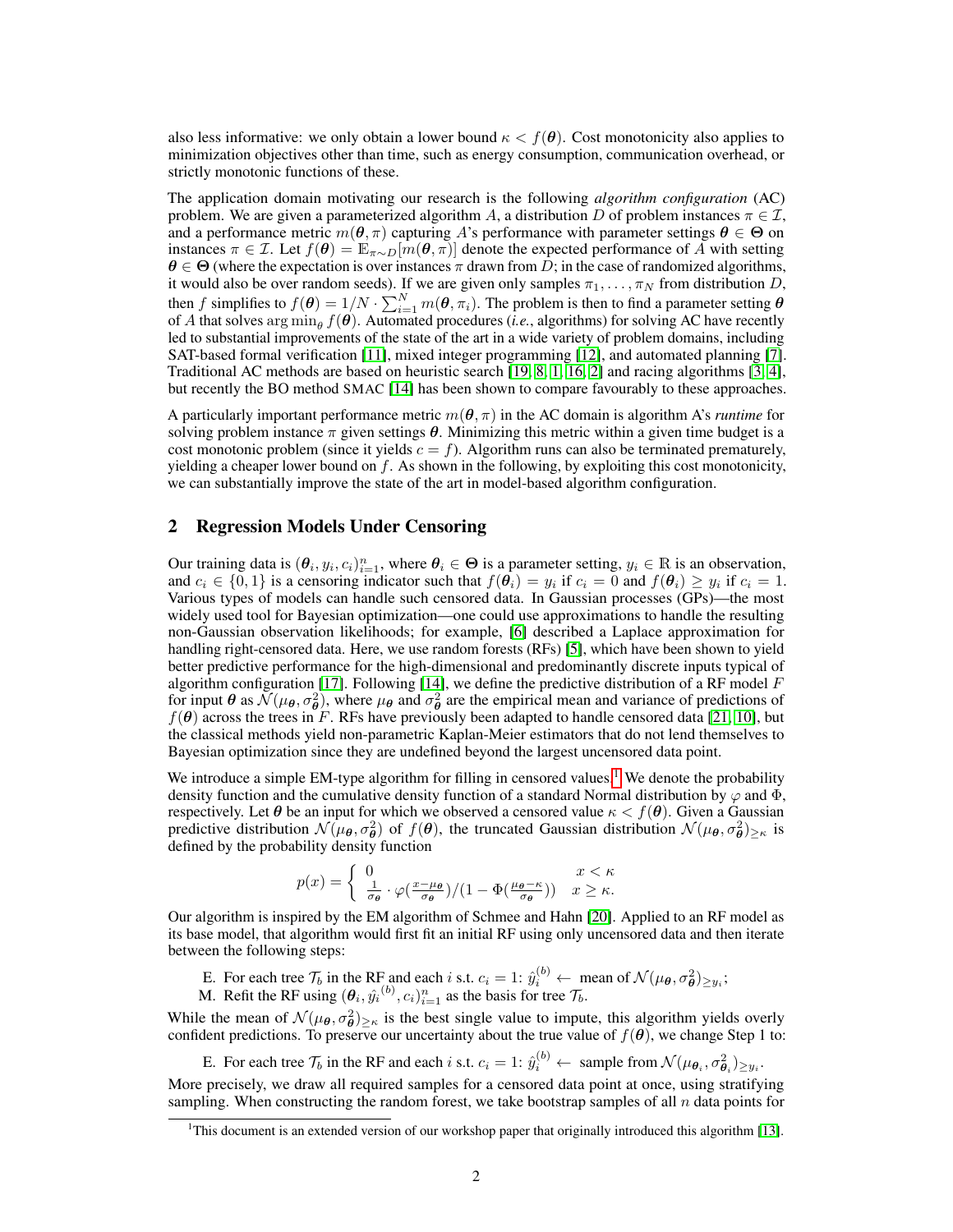#### Algorithm [1:](#page-2-0) Random Forest Fit under Censoring

<span id="page-2-3"></span><span id="page-2-2"></span><span id="page-2-1"></span><span id="page-2-0"></span>**Input** : Data  $(\theta_i, y_i, c_i)_{i=1}^n$  with  $\theta_i \in \Theta$ ,  $y_i \in \mathbb{R}$ ,  $c_i \in \{0, 1\}$ ; number of trees, B **Output:** Random forest  $\{\mathcal{T}_1, \dots, \mathcal{T}_B\}$ <br>1 **for**  $j = 1, \dots, n$  **do**  $N_i \leftarrow 0$ ; 1 **for**  $j = 1, ..., n$  **do**  $N_j \leftarrow 0$ ;<br>
2 **for**  $b = 1, ..., B$  **do** *// <i>// Initialize counter for bootstrap indices*<br> *// Until line 8: draw n bootstrap samples for each of the trees* <sup>2</sup> for b = 1, . . . , B do *// Until line [8:](#page-2-1) draw* n *bootstrap samples for each of the trees*  $3 \mid \textbf{for } i = 1, \ldots, n \textbf{ do}$ 4 |  $j \leftarrow$  draw integer from  $\{1, \ldots, n\}$  uniformly at random *// Resample a data point*  $\mathbf{s}$   $\begin{array}{|c|c|c|c|c|}\n\hline\n\mathbf{s} & \mathbf{0} & (\boldsymbol{\theta}_i^{(b)},y_i^{(b)},c_i^{(b)}) \leftarrow (\boldsymbol{\theta}_j,y_j,c_j) & \textit{ \textit{ \textit{M} Set the i-th data point of tree b to the resampled point} \end{array}$ 6  $\vert \quad \vert \quad N_j \leftarrow N_j + 1$  *// Total number of times data point j was resampled so far*  $7 \mid b_{j,N_j} \leftarrow b$  *// Tree of this resample of data point j* 8  $\vert \quad \vert \quad d_{j,N_j} \leftarrow i$  *// Index of the resampled data point in that tree* **9** for  $b = 1, \ldots, B$  do Fit  $\mathcal{T}_b$  to data  $\{(\boldsymbol{\theta}_i^{(b)}, y_i^{(b)}) \mid c_i^{(b)}\}$ // Fit forest using uncensored data <sup>10</sup> repeat 11 **for**  $j \in \{k \mid c_k = \text{true}\}$  **do** *// Impute samples from truncated predictive distributions* 12  $\left| \quad \right| \quad \mathcal{N}(\mu, \sigma^2) \leftarrow \text{predictive distribution of } \{\mathcal{T}_1, \dots, \mathcal{T}_B\} \text{ for } \boldsymbol{\theta}_j$ 13  $\big|$   $(s_1, \ldots, s_{N_j}) \leftarrow q_{1/(N_j+1)}, \ldots, q_{N_j/(N_j+1)}$  quantiles of  $\mathcal{N}(\mu, \sigma^2)_{\geq y_j}$  *// Stratified sampling* 14  $\left| \quad \right|$  for  $k=1,\ldots,N_j$  do  $\hat{y}_{d_{j,k}}^{(b_{j,k})} \leftarrow s_k$ 15 **for**  $b = 1, \ldots, B$  **do** *// Re-fit random forest using uncensored & imputed data* 16  $\left[\begin{array}{c} \left[ \begin{array}{c} \left[ \end{array}\right] \left[ \begin{array}{c} \text{fit} \ \mathcal{T}_b \text{ to } \{(x_i^{(b)}, y_i^{(b)}) \mid c_i = 0\} \cup \{(\boldsymbol{\theta}_i^{(b)}, \hat{y}_i^{(b)}) \mid c_i = 1\} \end{array}\right] \right]$ <sup>17</sup> until *converged or iteration limit reached* 18 return  $\{\mathcal{T}_1, \ldots, \mathcal{T}_B\}$ 

<span id="page-2-7"></span><span id="page-2-6"></span><span id="page-2-5"></span><span id="page-2-4"></span>each tree, regardless of their censoring status; this leads to zero, one, or multiple copies of each censored data point per tree. We keep track of the combined number of copies for each data point and obtain these samples as quantiles of the cumulative distribution. Algorithm [1](#page-2-0) summarizes this process in pseudocode. Lines [1–](#page-2-2)[8](#page-2-1) assign a bootstrap sample of the original data to each tree, and line [9](#page-2-3) initializes the random forest on the uncensored data. Then, the algorithm iterates imputing values for the censored data points (lines [11–](#page-2-4)[14\)](#page-2-5) and re-fitting trees on both uncensored data points and the individual trees' imputed values for censored data points (lines  $15-16$ ).<sup>[2](#page-2-8)</sup> As an implementation detail, to avoid potentially large outlying predictions above a known maximal runtime  $\kappa_{max}$  (in our experiments,  $\kappa_{max} = 10000$  seconds), we ensure that the mean imputed value does not exceed  $\kappa_{max}^{\text{ }3}$  $\kappa_{max}^{\text{ }3}$  $\kappa_{max}^{\text{ }3}$ 

Compared to imputing the mean as in a straight-forward adaptation of Schmee & Hahn's algorithm, our modified version takes our prior uncertainty into account when computing the posterior predictive distribution, thereby avoiding overly confident predictions. We also emulate drawing joint samples for the censored data points (with all imputed values being similarly lucky/unlucky) in order to preserve the predictive uncertainty in the mean of multiple censored values. In lines [11](#page-2-4)[–14](#page-2-5) of Algorithm [8,](#page-2-1) this is done by assigning the lower quantiles of the predictive distribution to trees with lower index (to yield consistent underpredictions) and higher quantiles to the ones with higher index (to yield consistent overpredictions). Using this mechanism preserves our predictive uncertainty even in the mean of  $n$  imputed samples, while drawing each sample independently would reduce this uncertainty mean of *n* implied<br>by a factor of  $\sqrt{n}$ .

Predictive distributions from our sampling-based EM algorithm are visualized for a simple function in Figure [1\(a\);](#page-3-0) note that the predictive variance at censored data points does not collapse to zero (as it would when using Schmee  $\&$  Hahn's original procedure with a random forest model).<sup>[4](#page-2-10)</sup> As shown in

<span id="page-2-8"></span><sup>&</sup>lt;sup>2</sup> For software engineering reasons, our actual implementation fits the first random forest using a bootstrap sample different from the one used for the remainder of the iterations.

<span id="page-2-9"></span><sup>&</sup>lt;sup>3</sup>In Schmee & Hahn's algorithm, this simply means imputing  $\min\{\kappa_{max}, \text{mean}(\mathcal{N}(\mu_i, \sigma_i^2)_{\geq z_i})\}\$ . In our sampling version, it amounts to keeping track of the mean  $m<sub>i</sub>$  of the imputed samples for each censored data point *i* and subtracting  $m_i - \kappa_{max}$  from each sample for data point *i* if  $m_i > \kappa_{max}$ .

<span id="page-2-10"></span><sup>&</sup>lt;sup>4</sup>Note that our RF's predictive mean converges to a linear interpolation between data points with a sufficient number of trees, and that its variance grows with the distance from observed data points. (Like the classical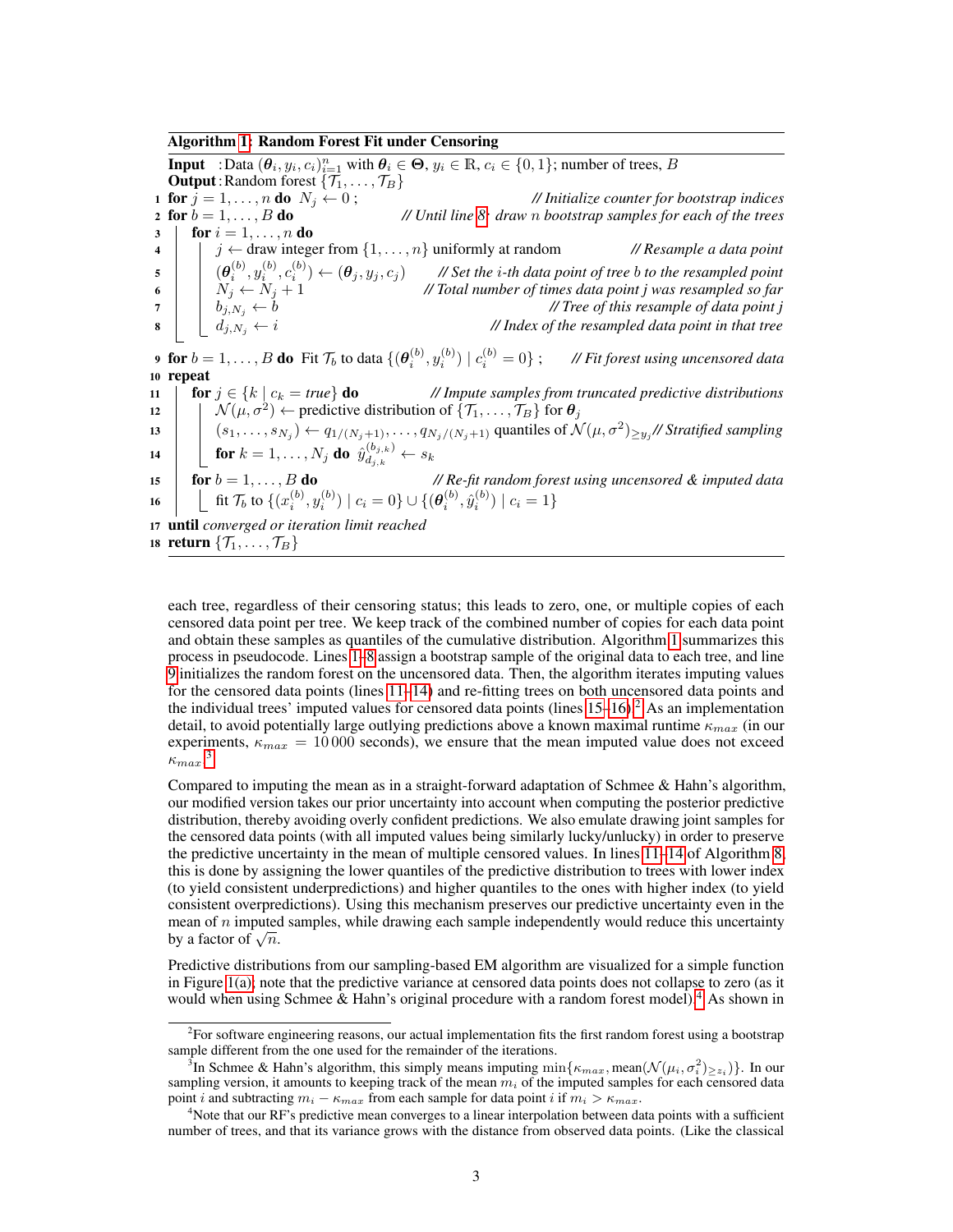<span id="page-3-0"></span>

<span id="page-3-4"></span>Figure 1: Two steps of Bayesian optimization for minimizing a simple 1-D blackbox functions under censoring, starting from a Latin hypercube design (LHD). Circles and x-symbols denote uncensored and right-censored function evaluations, respectively. The dotted line denotes the mean prediction of our random forest model with 1000 trees, and the grey area denotes its uncertainty. The true function is shown as a solid line and expected improvement (scaled for visualization) as a dashed line.



<span id="page-3-2"></span>Figure 2: RMSE and log likelihood of various ways of handling censored data with random forests, for various strategies of setting the censoring threshold (larger slack factors mean less censoring; see Section [3\)](#page-3-1).

Figure [2,](#page-3-2) both Schmee & Hahn's procedure and our sampling version yield substantially lower error than either dropping censored data points or treating them as uncensored. By preserving predictive uncertainty for the censored data points, our sampling method yields the highest log likelihoods.

## <span id="page-3-1"></span>3 Bayesian Optimization Under Censoring

#### Algorithm [2:](#page-3-3) Bayesian Minimization of Blackbox Functions Under Right Censoring

<span id="page-3-3"></span>**Input** : Objective function f with input domain  $\Theta = \Theta_1 \times \cdots \times \Theta_d$ ; budget for optimization **Output**: Input  $\theta_{inc} \in \Theta$  with minimal objective function value found within budget 1 Evaluate f at initial design points, yielding data  $\{\langle \theta_i, y_i, c_i \rangle\}_{i=1}^n$ 

<sup>2</sup> repeat

3 Fit regression model M to the data  $\{\langle \theta_i, y_i, c_i \}_{i=1}^n$  collected so far

4 Select  $\theta_{n+1}$  to maximize an acquisition function defined via M (*e.g.*  $EI[\theta_{n+1}]$  from Eq. [1\)](#page-4-0)

5 Evaluate function at  $\theta_{n+1}$ , yielding  $\langle y_{n+1}, c_{n+1} \rangle$ , and increment n

<sup>6</sup> until *budget for optimization exhausted*

approach for building regression trees, at each node we select an interval  $[a, b]$  from which to select a split point to greedily minimize the weighted within-node variance of the node's children. Instead of selecting this point as  $(a + b)/2$ , we sample it uniformly at random from [a, b]. This yields linear interpolation in the limit.)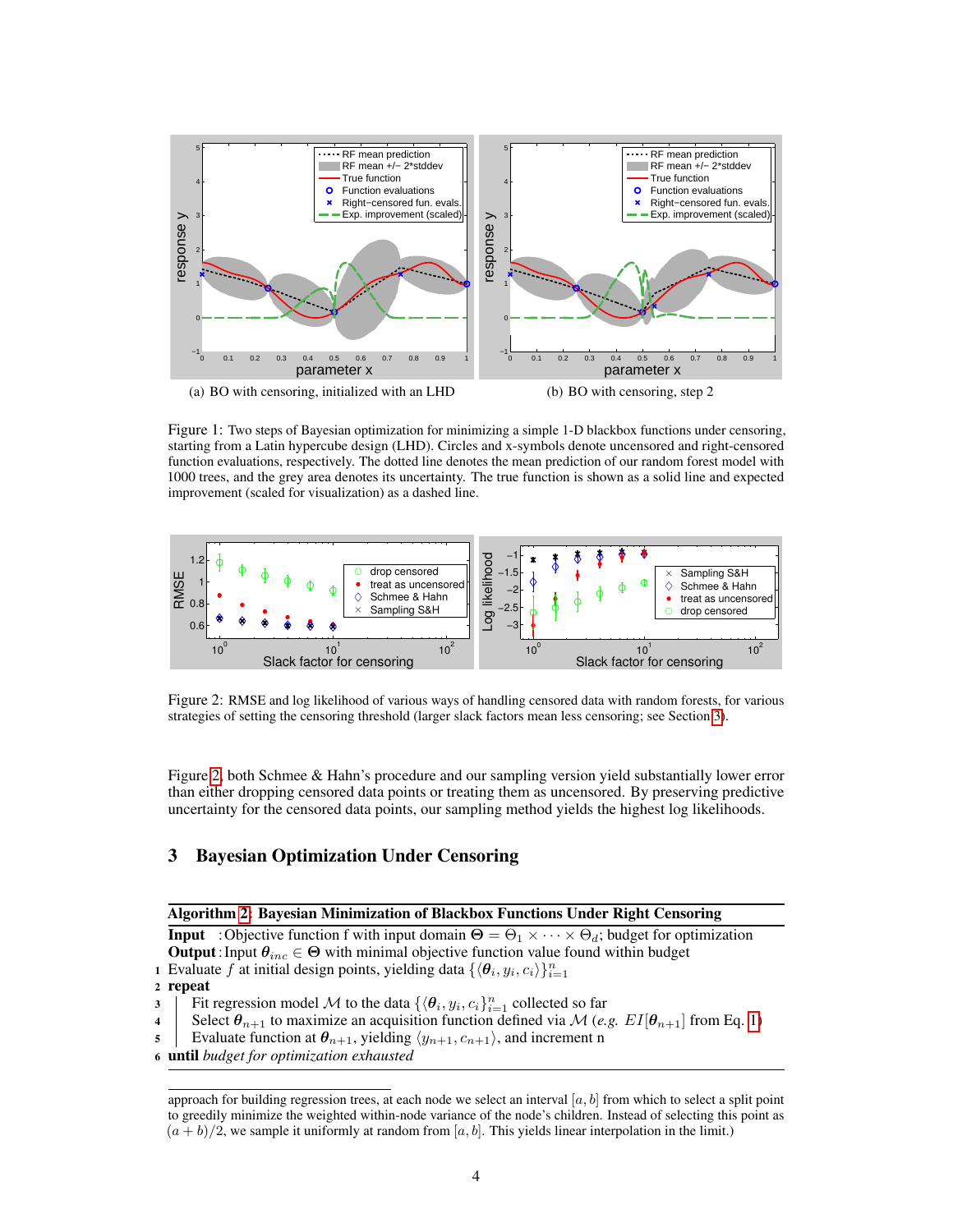In order to minimize a blackbox function  $f$ , Bayesian optimization iteratively evaluates  $f$  at some query point, updates a model of  $f$ , and uses that model to decide which query point to evaluate next. One standard method for trading off exploration and exploitation in Bayesian optimization is to select the next query point  $\theta$  to maximize the expected positive improvement  $\mathbb{E}[I(\theta)] =$  $\mathbb{E}[\max\{0, f_{\min} - f(\theta)\}]$  over the minimal function value  $f_{min}$  seen so far. Let  $\mu_{\theta}$  and  $\sigma_{\theta}^2$  denote the mean and variance predicted by our model for input  $\theta$ , and define  $u = \frac{f_{\min} - \mu_{\theta}}{\sigma_{\theta}}$ . Then, one can obtain (see, *e.g.*, [\[18\]](#page-6-18)) the closed-form expression

<span id="page-4-0"></span>
$$
\mathbb{E}[I(\boldsymbol{\theta})] = \sigma_{\boldsymbol{\theta}} \cdot [u \cdot \Phi(u) + \varphi(u)],\tag{1}
$$

where  $\varphi$  and  $\Phi$  denote the probability density function and cumulative distribution function of a standard normal distribution, respectively. As usual, we maximize this criterion across the input space  $\Theta$  to select the next setting  $\theta$  to evaluate. This Bayesian optimization process does not change when we allow some evaluations of f to be right-censored; the only difference is that our model has to be able to handle such censored data. Algorithm [2](#page-3-3) gives the pseudocode of Bayesian optimization for this case of partial right censoring.

In the variant of this problem we face, we can also pick the censoring threshold  $\kappa$  for a each query point, up to which we are willing to evaluate the function, and above which we will accept a censored sample. There is no obvious best choice of  $\kappa$ : increasing it yields more informative but also more costly data. Here, we heuristically set  $\kappa$  to a multiplicative factor (the "slack factor") times  $f_{min}$ .<sup>[5](#page-4-1)</sup> Figure [1](#page-3-4) visualizes the first two steps of the resulting Bayesian optimization procedure for the minimization of a given blackbox function, starting from an initial Latin hypercube design.

We now return to algorithm configuration (AC), the problem motivating our research. AC differs from standard problems attacked by Bayesian Optimization (BO) in some important ways: most importantly, categorical input dimensions are common (due to algorithm parameters with finite, non-ordered domains); inputs tend to be high dimensional; the optimization objective is a *marginal* over instances (in the BO literature, this particular problem has, *e.g.*, been addressed by [\[22,](#page-6-19) [9\]](#page-6-20)); the objective varies exponentially (good settings perform orders of magnitude better than poor ones), and the overhead of fitting and using models has to be taken into account since it is part of the time budget available for AC. The model-based AC method SMAC addresses these issues, including several modifications of standard BO methods to achieve state-of-the-art performance for AC (for details, see [\[15,](#page-6-21) [14\]](#page-6-10)). Here, we improve SMAC further by setting censoring thresholds as described above and building models under the resulting censored data as described in Section [2.](#page-1-1)

We compared our modified version of SMAC to the original version on a range of challenging real-world configuration scenarios: optimizing the 76 parameters of the commercial mixed integer solver CPLEX on five different sets of problem instances (obtained from [\[12\]](#page-6-1)), and the 26 parameters of the industrial SAT solver SPEAR on two sets of problem instances from formal verification (obtained from [\[11\]](#page-6-0)). Each SMAC run was allowed 2 days and the maximum censoring time for each CPLEX/SPEAR run was 10 000 seconds. Algorithm configuration scenarios with such high maximum runtimes have been identified as a challenge for SMAC [\[14\]](#page-6-10), and we demonstrate here that our adaptive censoring technique substantially improved its performance for these scenarios.

We performed 10 configuration runs for each of 7 problem domains and each of 6 versions of SMAC (no censoring, and censoring with 5 different slack factors). At the end of each configuration run, we recorded SMAC's best found configuration and computed the run's test performance as that configuration's mean runtime on a test set of instances disjoint from the training set, but sampled from the same distribution.

Figure [3](#page-5-0) and Table [1](#page-5-1) show that our modified version of SMAC with censoring substantially outperformed the original SMAC version without capping. Our modified version gave better results in all 7 cases (with statistical significance achieved in 4 of these), with the improvements in median test performance reaching up to a factor of 126 (SPEAR-SWV).

<span id="page-4-1"></span> $5$ Our approach here is inspired by the "adaptive capping" method used by the algorithm configuration procedure PARAMILS [\[16\]](#page-6-6); indeed, we recover that method when the slack factor is 1. We allow for slack factors greater than 1 because they can improve model fits, albeit at the expense of more costly data acquisition.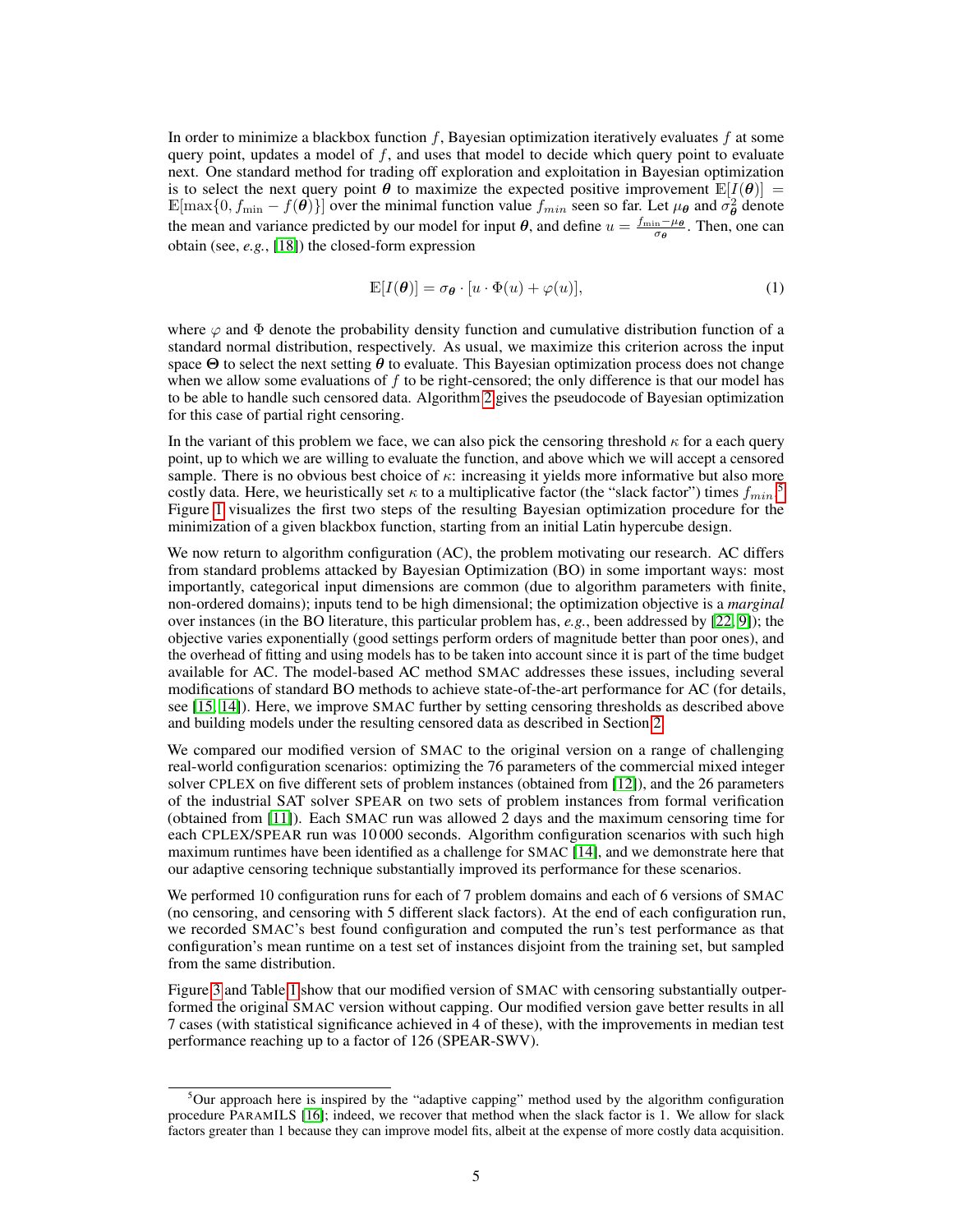#### Algorithm [3:](#page-5-2) Sequential Model-Based Optimization (SMBO)

R keeps track of all target algorithm runs performed so far and their performances (*i.e.*, SMBO's training data  $\{([\boldsymbol{\theta}_1, \boldsymbol{x}_1], o_1), \ldots, ([\boldsymbol{\theta}_n, \boldsymbol{x}_n], o_n)\}\)$ , M is SMBO's model,  $\vec{\Theta}_{new}$  is a list of promising configurations, and  $t_{fit}$  and  $t_{select}$  are the runtimes required to fit the model and select configurations, respectively.

<span id="page-5-2"></span>**Input** :Target algorithm A with parameter configuration space  $\Theta$ ; instance set  $\Pi$ ; cost metric  $\hat{c}$ **Output**: Optimized (incumbent) parameter configuration,  $\theta_{inc}$ 

1  $[\mathbf{R}, \theta_{inc}] \leftarrow$  *Initialize*( $\Theta$ ,  $\Pi$ )

<sup>2</sup> repeat

 $\mathbf{3}$   $\begin{bmatrix} \mathcal{M}, t_{fit} \end{bmatrix} \leftarrow FitModel(\mathbf{R})$ 

 $\mathcal{A} \quad \big| \quad [\vec{\Theta}_{new}, t_{select}] \leftarrow SelectConfigurations(\mathcal{M}, \theta_{inc}, \Theta)$ 

- $\mathbf{s} \quad \big\vert \quad [\mathbf{R}, \pmb{\theta}_{inc}] \leftarrow$  *Intensify* $(\vec{\mathbf{\Theta}}_{new}, \pmb{\theta}_{inc}, \mathcal{M}, \mathbf{R}, t_{fit} + t_{select}, \Pi, \hat{c})$
- <sup>6</sup> until *total time budget for configuration exhausted*

7 return  $\theta_{inc}$ 



<span id="page-5-0"></span>Figure 3: Visual comparison of SMAC's performance with and without censoring; note that the y-axis is runtime on a  $log_{10}$  scale (lower is better). To avoid clutter, we only show capping with slack factor 1.3 ("SF 1.3"). We performed 10 independent runs of each configuration procedure C and show boxplots of the test performances for the resulting 10 final configurations (mean runtimes of CPLEX/SPEAR across the test instances).

### 4 Conclusion

We have demonstrated that censored data can be integrated effectively into Bayesian optimization (BO). We proposed a simple EM algorithm for handling censored data in random forests and adaptively selected censoring thresholds for new data points at small multiples above the best seen function values. In an application to the problem of algorithm configuration, we achieved substantial speedups of the state-of-the-art procedure SMAC. In future work, we would like to apply censoring in BO with Gaussian processes, actively select the censoring threshold to yield the most information per time spent, and evaluate the effectiveness of BO with censoring in further domains.

| <b>Scenario</b>    | Unit                            | Median of mean runtimes on test set |               |        |               |      |              |
|--------------------|---------------------------------|-------------------------------------|---------------|--------|---------------|------|--------------|
|                    |                                 | SF <sub>1</sub>                     | <b>SF 1.1</b> | SF 1.3 | <b>SF 1.5</b> | SF 2 | No censoring |
| CPLEX12-CLS        | [ $\cdot 10^{0}s$ ]             | 5.27                                | 6.21          | 6.47   | 8.3           | 6.66 | 21.4         |
| CPLEX12-MASS       | $[.10^2 s]$                     | 6.39                                | 1.94          | 2.02   | 1.94          | 1.97 | 2.33         |
| CPLEX12-CORLAT     | $[.10^{0}s]$                    | 17.6                                | 9.52          | 20.5   | 15.4          | 16.9 | 826          |
| CPLEX12-MIK        | $\lceil \cdot 10^{-1} s \rceil$ | 8.88                                | 9.3           | 9.54   | 9.45          | 9.86 | 23.9         |
| CPLEX12-Regions200 | [ $\cdot 10^{0}s$ ]             | 6.93                                | 6.65          | 6.85   | 7.21          | 8.07 | 12           |
| <b>SPEAR-SWV</b>   | [ $\cdot 10^{0}s$ ]             | 67.2                                | 521           | 8.15   | 7.78          | 290  | 1030         |
| <b>SPEAR-IBM</b>   | $\lceil \cdot 10^4 s \rceil$    | $1.36\,$                            | 1.36          | 1.36   | 1.36          | 1.36 | 1.36         |

<span id="page-5-1"></span>Table 1: Comparison of SMAC without and with censoring (using several slack factors, "SF"). For each configurator and scenario, we report median test performance (defined as in Fig. [3;](#page-5-0) lower is better). We bold-faced entries for configurators that are not significantly worse than the best configurator for the respective scenario, based on a Mann-Whitney U test (note that the bold-facing of "No censoring" for SPEAR-SWV is not a typo: due to the very large variation for SPEAR-SWV visible in Figure [3](#page-5-0) the Null hypothesis was not rejected).